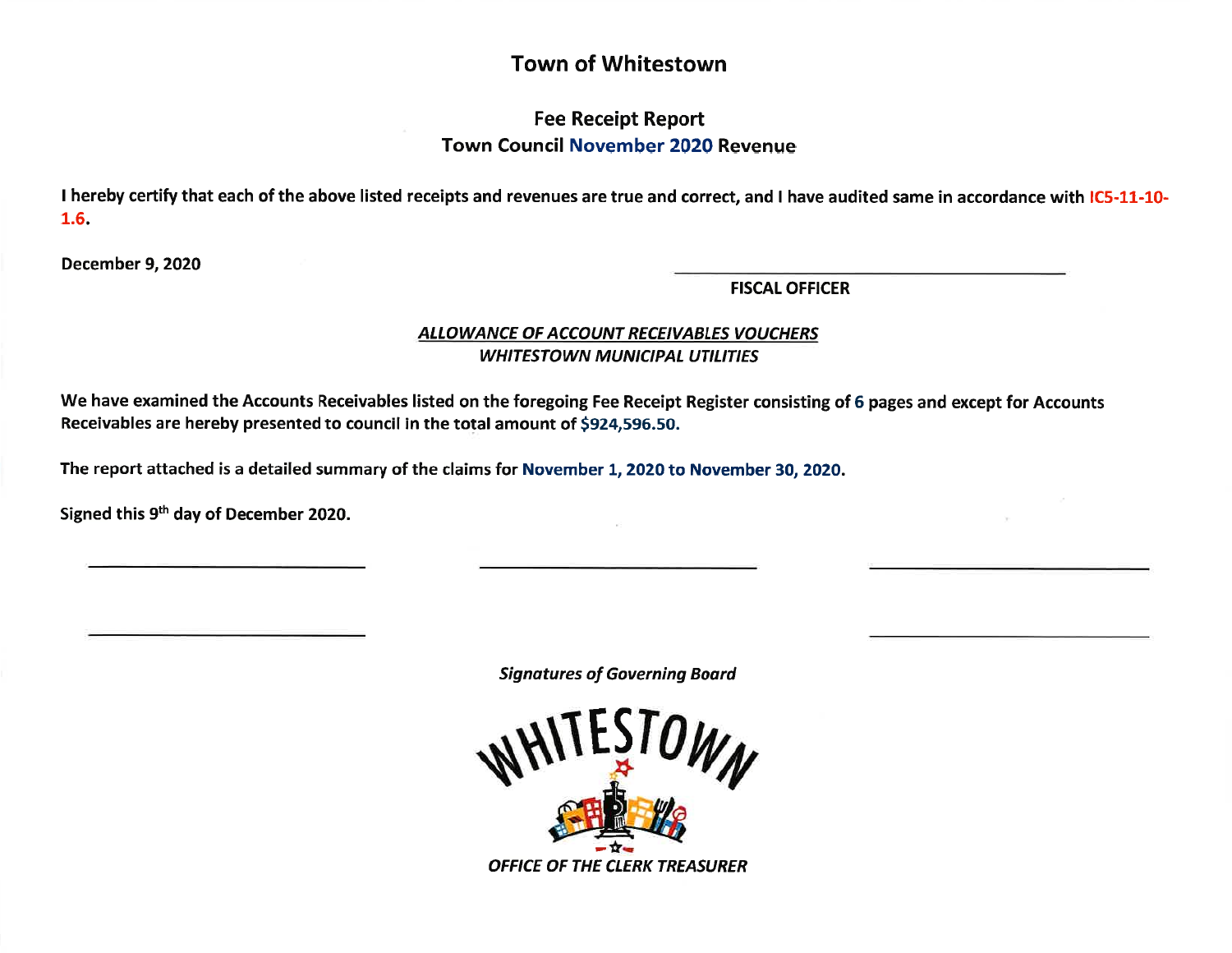| TOWN OF WHITESTOWN |
|--------------------|
|--------------------|

## Receipt Register - by DateReceipt Dates: 1110112020 - 1113012020

Page: 1Dec 02, 2020 11:34AM

### Report Criteria:

Selected users: Arren Miller, Matthew Sumner

Receipt. Receipt number <>5000377

| Receipt<br>Number      | Date              | Category                    | Customer<br>Number | Customer<br>Name            | Distribution                                                                                                                                        | Description              |    |     |    | A R D G V |    | Distribution<br>Amount | Receipt<br>Total |
|------------------------|-------------------|-----------------------------|--------------------|-----------------------------|-----------------------------------------------------------------------------------------------------------------------------------------------------|--------------------------|----|-----|----|-----------|----|------------------------|------------------|
| 11/04/2020             |                   |                             |                    |                             |                                                                                                                                                     |                          |    |     |    |           |    |                        |                  |
| Receipt Group 5        |                   |                             |                    |                             |                                                                                                                                                     |                          |    |     |    |           |    |                        |                  |
| 5.000393               |                   | 11/04/2020 Matt's Favorites |                    | Verizon                     | Verizon Tower                                                                                                                                       | Verizon Tower            |    |     |    | N N N Y N |    | 1.833.33               | 1,833,33         |
| 5.000394               |                   | 11/04/2020 LICENSES & P     |                    | <b>Hare Automotive</b>      | <enter descriptio<="" td=""><td>Reimb for Overp</td><td></td><td>N N</td><td>Ν</td><td></td><td>YN</td><td>85.33</td><td>85,33</td></enter>         | Reimb for Overp          |    | N N | Ν  |           | YN | 85.33                  | 85,33            |
| 5.000395               |                   | 11/04/2020 LICENSES & P     |                    | Hare Automotive             | <enter descriptio<="" td=""><td>Reimb for Overp</td><td>'N</td><td>N.</td><td></td><td>N Y N</td><td></td><td>186.41</td><td>186.41</td></enter>    | Reimb for Overp          | 'N | N.  |    | N Y N     |    | 186.41                 | 186.41           |
| Total 5:               |                   |                             |                    |                             |                                                                                                                                                     |                          |    |     |    |           |    |                        | 2,105.07         |
|                        | Total 11/04/2020: |                             |                    |                             |                                                                                                                                                     |                          |    |     |    |           |    |                        | 2,105.07         |
| 11/05/2020             |                   |                             |                    |                             |                                                                                                                                                     |                          |    |     |    |           |    |                        |                  |
| <b>Receipt Group 5</b> |                   |                             |                    |                             |                                                                                                                                                     |                          |    |     |    |           |    |                        |                  |
| 5.000412               |                   | 11/05/2020 LICENSES & P     |                    | <b>BSM Groups LLC</b>       | ROW Permit Fee                                                                                                                                      | <b>ROW Permit Fee</b>    | N  | N   | N  |           | YN | 150.00                 | 150.00           |
| 5.000413               |                   | 11/05/2020 LICENSES & P     |                    | LexisNexis                  | <enter descriptio<="" td=""><td>1146182963</td><td>N</td><td>N</td><td>N.</td><td></td><td>YN</td><td>5.00</td><td>5.00</td></enter>                | 1146182963               | N  | N   | N. |           | YN | 5.00                   | 5.00             |
| 5.000414               |                   | 11/05/2020 LICENSES & P     |                    | Treasurer Boone Cou         | <enter descriptio<="" td=""><td>LECE</td><td>N</td><td></td><td></td><td>N N Y N</td><td></td><td>344.00</td><td>344.00</td></enter>                | LECE                     | N  |     |    | N N Y N   |    | 344.00                 | 344.00           |
| 5.000415               |                   | 11/05/2020 LICENSES & P     |                    | <b>EMC</b> Insurance        | <enter descriptio<="" td=""><td>2017 Chevy Clai</td><td></td><td>N N</td><td></td><td>N Y N</td><td></td><td>3,339.06</td><td>3,339.06</td></enter> | 2017 Chevy Clai          |    | N N |    | N Y N     |    | 3,339.06               | 3,339.06         |
| 5.000416               |                   | 11/05/2020 LICENSES & P     |                    | Demi Zarvos                 | Police- Gun Per                                                                                                                                     | Police- Gun Per          | N  | N.  | N. |           | YN | 50.00                  | 50.00            |
| 5.000417               |                   | 11/05/2020 LICENSES & P     |                    | Steven Gombos               | Police- Gun Per                                                                                                                                     | Police- Gun Per          |    | N N |    | N Y N     |    | 50.00                  | 50.00            |
| 5.000418               |                   | 11/05/2020 LICENSES & P     |                    | Jie Cui                     | Rental Register                                                                                                                                     | <b>Rental Register</b>   |    |     |    | N N N Y N |    | 130.00                 | 130,00           |
| 5.000419               |                   | 11/05/2020 Matt's Favorites |                    | Vicotry Surfaces, LLC       | <b>Building Permit F</b>                                                                                                                            | <b>Building Permit F</b> | N  | N   | N. | YN        |    | 1,700.00               | 1,700.00         |
| 5.000420               |                   | 11/05/2020 Matt's Favorites |                    | Huston Electric, Inc.       | <b>Building Permit F</b>                                                                                                                            | <b>Building Permit F</b> |    | N N |    | N Y N     |    | 350.00                 | 350.00           |
| 5.000421               |                   | 11/05/2020 Matt's Favorites |                    | Power Home Solar, L         | <b>Building Permit F</b>                                                                                                                            | <b>Building Permit F</b> |    |     |    | N N N Y N |    | 220.00                 | 220,00           |
| 5.000422               |                   | 11/05/2020 Matt's Favorites |                    | Zhenhao Meng                | Rental Fees                                                                                                                                         | <b>Rental Fees</b>       |    |     |    | N N N Y N |    | 130.00                 | 130.00           |
| 5.000423               |                   | 11/05/2020 Matt's Favorites |                    | Matt & Mary Blair           | <b>Building Permit F</b>                                                                                                                            | <b>Building Permit F</b> | N  | N   |    | N Y N     |    | 265,00                 | 265.00           |
| 5.000424               |                   | 11/05/2020 Matt's Favorites |                    | Arbor Homes                 | <b>Building Permit F</b>                                                                                                                            | <b>Building Permit F</b> |    |     |    | NNNYN     |    | 1,525.00               | 1,525,00         |
| 5.000425               |                   | 11/05/2020 Matt's Favorites |                    | Arbor Homes                 | Parks Impact                                                                                                                                        | Parks Impact             |    |     |    | N N N Y N |    | 1,511.00               | 1,511.00         |
| 5.000426               |                   | 11/05/2020 Matt's Favorites |                    | Arbor Homes                 | <b>Building Permit F</b>                                                                                                                            | <b>Building Permit F</b> | N  | N   | N  | YN        |    | 1,525.00               | 1,525.00         |
| 5.000427               |                   | 11/05/2020 Matt's Favorites |                    | Arbor Homes                 | Parks Impact                                                                                                                                        | Parks Impact             |    | N N |    | N Y N     |    | 1,511.00               | 1,511.00         |
| 5.000428               |                   | 11/05/2020 Matt's Favorites |                    | Arbor Homes                 | Parks Impact                                                                                                                                        | Parks Impact             |    | N N |    | N Y N     |    | 1,511.00               | 1,511.00         |
| 5.000429               |                   | 11/05/2020 Matt's Favorites |                    | <b>Arbor Homes</b>          | <b>Building Permit F</b>                                                                                                                            | <b>Building Permit F</b> | N  | N   |    | N Y N     |    | 1,525.00               | 1,525.00         |
| 5.000430               |                   | 11/05/2020 Matt's Favorites |                    | Arbor Homes                 | <b>Building Permit F</b>                                                                                                                            | <b>Building Permit F</b> | N. | N   |    | N Y N     |    | 1,525.00               | 1,525.00         |
| 5.000431               |                   | 11/05/2020 Matt's Favorites |                    | Arbor Homes                 | Parks Impact                                                                                                                                        | Parks Impact             |    | N N |    | N Y N     |    | 1,511.00               | 1,511.00         |
| 5.000432               |                   | 11/05/2020 Matt's Favorites |                    | Arbor Homes                 | <b>Building Permit F</b>                                                                                                                            | <b>Building Permit F</b> | N  | N   |    | N Y N     |    | 1,525.00               | 1,525.00         |
| 5.000433               |                   | 11/05/2020 Matt's Favorites |                    | Arbor Homes                 | Parks Impact                                                                                                                                        | Parks Impact             |    | N N |    | N Y N     |    | 1,511.00               | 1,511.00         |
| 5.000434               |                   | 11/05/2020 Matt's Favorites |                    | Arbor Homes                 | <b>Building Permit F</b>                                                                                                                            | <b>Building Permit F</b> | N  | N   |    | N Y N     |    | 1,525.00               | 1,525.00         |
| 5.000435               |                   | 11/05/2020 Matt's Favorites |                    | <b>Arbor Homes</b>          | Parks Impact                                                                                                                                        | Parks Impact             | N  | N   |    | N Y N     |    | 1,511.00               | 1,511.00         |
| 5.000436               |                   | 11/05/2020 Matt's Favorites |                    | PulteGroup                  | <b>Building Permit F</b>                                                                                                                            | <b>Building Permit F</b> | N  | N   | N. | YN        |    | 1,525.00               | 1,525.00         |
| 5.000437               |                   | 11/05/2020 Matt's Favorites |                    | PulteGroup                  | Parks Impact                                                                                                                                        | Parks Impact             |    | N N |    | NYN       |    | 953.00                 | 953.00           |
| 5.000438               |                   | 11/05/2020 Matt's Favorites |                    | <b>GDI Construction Cor</b> | <b>Building Permit F</b>                                                                                                                            | <b>Building Permit F</b> |    |     |    | N N N Y N |    | 1,450.00               | 1,450,00         |

Total 5:

11109t2020

#### Tolal 1110512020:

28,877.06

28,877.06

| Receipt Group 5 |                             |                        |                                               |                                               |       |  |  |          |          |
|-----------------|-----------------------------|------------------------|-----------------------------------------------|-----------------------------------------------|-------|--|--|----------|----------|
| 5.000385        | 11/09/2020 Matt's Favorites | Kyle Cheverko          | <b>Gun Permit</b>                             | Gun Permit                                    | NNNYN |  |  | 50.00    | 50.00    |
| 5.000386        | 11/09/2020 Matt's Favorites | Zore's Inc.            |                                               | POLICE - Towing POLICE - Towing N N N Y N     |       |  |  | 320.00   | 320.00   |
| 5.000387        | 11/09/2020 Matt's Favorites | Strategic Capital Part |                                               | Building Permit F Building Permit F N N N Y N |       |  |  | 500.00   | 500.00   |
| 5.000388        | 11/09/2020 Matt's Favorites | Strategic Capital Part | Building Permit F Building Permit F N N N Y N |                                               |       |  |  | 745.00   | 745.00   |
| 5.000389        | 11/09/2020 Matt's Favorites | Herman & Kittle Prop   |                                               | Building Permit F Building Permit F N N N Y N |       |  |  | 500.00   | 500.00   |
| 5.000390        | 11/09/2020 Matt's Favorites | Herman & Kittle Prop   |                                               | Building Permit F Building Permit F N N N Y N |       |  |  | 1.125.00 | 1.125.00 |

A = Alert Message R = Receipt Printed D = Distribution Updated G = GL Updated V = Void Receipt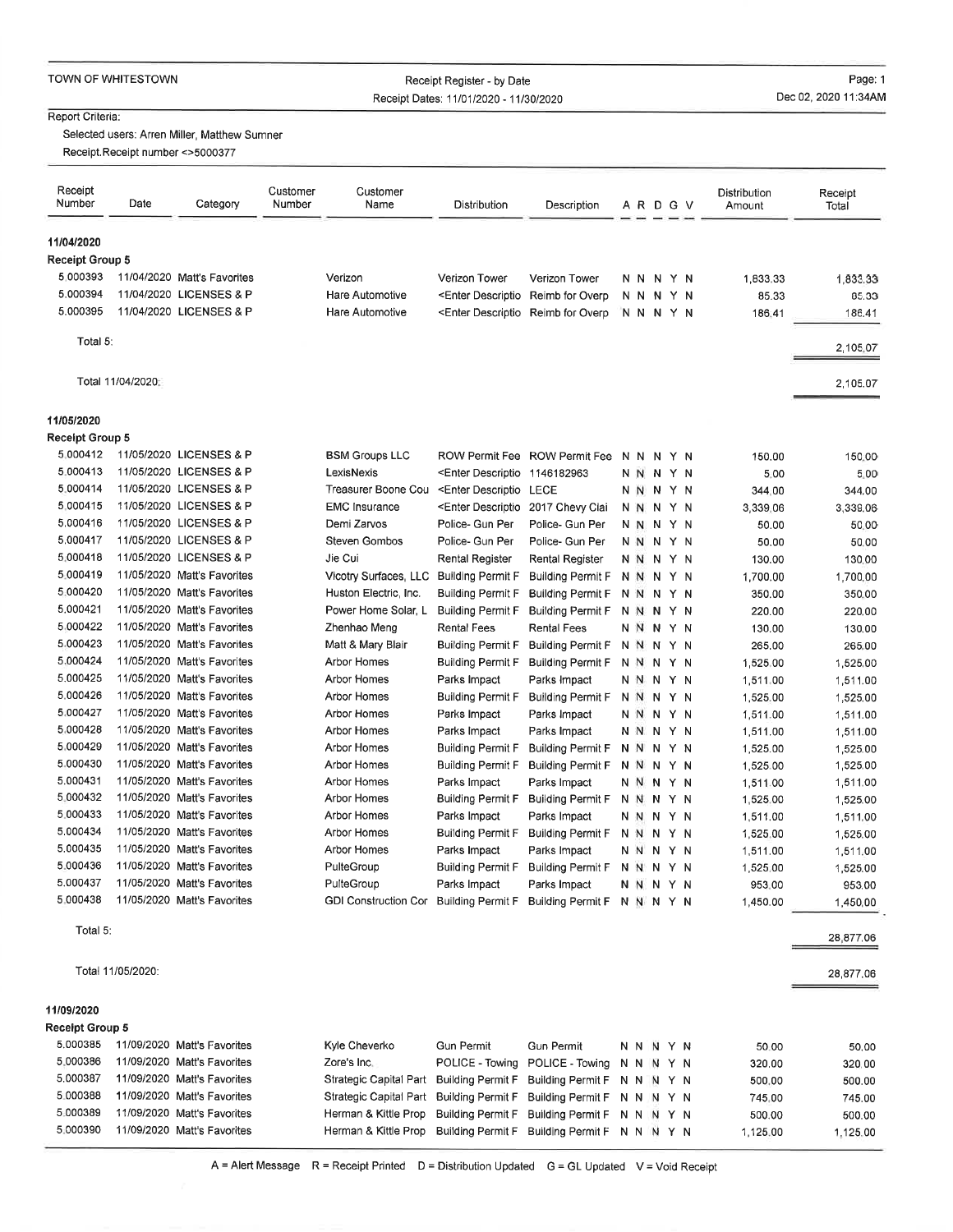|                        | TOWN OF WHITESTOWN            |                                                            |                    |                                                                                                                                                                    | Receipt Register - by Date<br>Receipt Dates: 11/01/2020 - 11/30/2020                                                                 |                                                                                                                                                 |           |                        |    |                        | Page: 2<br>Dec 02, 2020 11:34AM |
|------------------------|-------------------------------|------------------------------------------------------------|--------------------|--------------------------------------------------------------------------------------------------------------------------------------------------------------------|--------------------------------------------------------------------------------------------------------------------------------------|-------------------------------------------------------------------------------------------------------------------------------------------------|-----------|------------------------|----|------------------------|---------------------------------|
| Receipt<br>Number      | Date                          | Category                                                   | Customer<br>Number | Customer<br>Name                                                                                                                                                   | Distribution                                                                                                                         | Description                                                                                                                                     |           | A R D G V              |    | Distribution<br>Amount | Receipt<br>Total                |
| 5.000391<br>5.000392   |                               | 11/09/2020 Matt's Favorites<br>11/09/2020 Matt's Favorites |                    | Performance Powers<br>Arbor Homes, Silvert                                                                                                                         | <b>Building Permit F</b>                                                                                                             | Building Permit F N N N Y N<br>Building Permit F Building Permit F N N N Y N                                                                    |           |                        |    | 745.00<br>1,375.00     | 745.00<br>1,375.00              |
| Total 5:               |                               |                                                            |                    |                                                                                                                                                                    |                                                                                                                                      |                                                                                                                                                 |           |                        |    |                        | 5,360,00                        |
|                        | Total 11/09/2020:             |                                                            |                    |                                                                                                                                                                    |                                                                                                                                      |                                                                                                                                                 |           |                        |    |                        | 5,360.00                        |
| 11/12/2020             |                               |                                                            |                    |                                                                                                                                                                    |                                                                                                                                      |                                                                                                                                                 |           |                        |    |                        |                                 |
| <b>Receipt Group 5</b> |                               |                                                            |                    |                                                                                                                                                                    |                                                                                                                                      |                                                                                                                                                 |           |                        |    |                        |                                 |
| 5.000396               |                               | 11/12/2020 LICENSES & P                                    |                    | Kyle Huskey                                                                                                                                                        | Police- Gun Per                                                                                                                      | Police- Gun Per                                                                                                                                 |           | N N N Y N              |    | 50.00                  | 50.00                           |
| 5.000397               |                               | 11/12/2020 LICENSES & P                                    |                    | Kelly Abel                                                                                                                                                         | Police- Gun Per                                                                                                                      | Police- Gun Per                                                                                                                                 |           | N N N Y N              |    | 50.00                  | 50.00                           |
| 5.000398               |                               | 11/12/2020 Matt's Favorites                                |                    | Champion Window C                                                                                                                                                  | <b>Building Permit F</b>                                                                                                             | <b>Building Permit F</b>                                                                                                                        |           | N N N Y N              |    | 207.20                 | 207.20                          |
| 5.000399<br>5.000400   |                               | 11/12/2020 Matt's Favorites<br>11/12/2020 Matt's Favorites |                    | <b>Arbor Homes</b>                                                                                                                                                 | <b>Building Permit F</b>                                                                                                             | <b>Building Permit F</b>                                                                                                                        |           | N N N Y N              |    | 1,525.00               | 1,525.00                        |
| 5.000401               |                               | 11/12/2020 Matt's Favorites                                |                    | Arbor Homes<br>D.R. Horton                                                                                                                                         | Parks Impact                                                                                                                         | Parks Impact                                                                                                                                    |           | N N N                  | YN | 1,511.00               | 1,511.00                        |
| 5.000402               |                               | 11/12/2020 Matt's Favorites                                |                    | D.R. Horton                                                                                                                                                        | Parks Impact<br><b>Building Permit F</b>                                                                                             | Parks Impact                                                                                                                                    |           | N N N Y N<br>N N N Y N |    | 1,511.00               | 1,511.00                        |
| 5.000403               |                               | 11/12/2020 Matt's Favorites                                |                    | D.R. Horton                                                                                                                                                        | Parks Impact                                                                                                                         | <b>Building Permit F</b><br>Parks Impact                                                                                                        |           | N N N Y N              |    | 1,525.00               | 1,525.00<br>1,511.00            |
| 5.000404               |                               | 11/12/2020 Matt's Favorites                                |                    | D.R. Horton                                                                                                                                                        | <b>Building Permit F</b>                                                                                                             | <b>Building Permit F</b>                                                                                                                        |           | N N N Y N              |    | 1,511.00<br>1,525.00   | 1,525.00                        |
| 5.000405               |                               | 11/12/2020 Matt's Favorites                                |                    | D.R. Horton                                                                                                                                                        | Parks Impact                                                                                                                         | Parks Impact                                                                                                                                    |           | N N N Y N              |    | 1,511.00               | 1,511.00                        |
| 5.000406               |                               | 11/12/2020 Matt's Favorites                                |                    | D.R. Horton                                                                                                                                                        | <b>Building Permit F</b>                                                                                                             | <b>Building Permit F</b>                                                                                                                        |           | N N N Y N              |    | 1,525.00               | 1,525.00                        |
| 5.000407               |                               | 11/12/2020 Matt's Favorites                                |                    | Stephen Hicks                                                                                                                                                      | <b>Building Permit F</b>                                                                                                             | <b>Building Permit F</b>                                                                                                                        |           | N N N Y N              |    | 75.00                  | 75.00                           |
| 5.000408               |                               | 11/12/2020 Matt's Favorites                                |                    | M/I Homes of Indiana                                                                                                                                               | <b>Building Permit F</b>                                                                                                             | <b>Building Permit F</b>                                                                                                                        |           | N N N Y N              |    | 125.00                 | 125,00                          |
| 5.000409               |                               | 11/12/2020 Matt's Favorites                                |                    | PulteGroup                                                                                                                                                         | Parks Impact                                                                                                                         | Parks Impact                                                                                                                                    |           | N N N Y N              |    | 953.00                 | 953.00                          |
| 5.000410               |                               | 11/12/2020 Matt's Favorites                                |                    | PulteGroup                                                                                                                                                         | <b>Building Permit F</b>                                                                                                             | Building Permit F                                                                                                                               |           | N N N Y N              |    | 1,525.00               | 1,525.00                        |
| 5.000411               |                               | 11/12/2020 Matt's Favorites                                |                    | Concord Fire Protecti                                                                                                                                              | <b>Building Permit F</b>                                                                                                             | Building Permit F N N N Y N                                                                                                                     |           |                        |    | 500.00                 | 500,00                          |
| Total 5:               |                               |                                                            |                    |                                                                                                                                                                    |                                                                                                                                      |                                                                                                                                                 |           |                        |    |                        | 15,629.20                       |
|                        | Total 11/12/2020:             |                                                            |                    |                                                                                                                                                                    |                                                                                                                                      |                                                                                                                                                 |           |                        |    |                        | 15,629,20                       |
| 11/13/2020             |                               |                                                            |                    |                                                                                                                                                                    |                                                                                                                                      |                                                                                                                                                 |           |                        |    |                        |                                 |
| Receipt Group 5        |                               |                                                            |                    |                                                                                                                                                                    |                                                                                                                                      |                                                                                                                                                 |           |                        |    |                        |                                 |
| 5.000378               |                               | 11/13/2020 LICENSES & P                                    |                    | City of Indianapolis                                                                                                                                               |                                                                                                                                      | <enter descriptio="" f="" for="" n="" n<="" reimb="" task="" td="" y=""><td></td><td></td><td></td><td>23,232.89</td><td>23,232.89</td></enter> |           |                        |    | 23,232.89              | 23,232.89                       |
| 5.000379               |                               | 11/13/2020 LICENSES & P                                    |                    | Treasurer Boone Cou <enter 2020="" descriptio="" lef<="" oct="" td=""><td></td><td></td><td></td><td>N N N Y N</td><td></td><td>328.74</td><td>328.74</td></enter> |                                                                                                                                      |                                                                                                                                                 |           | N N N Y N              |    | 328.74                 | 328.74                          |
| 5.000380               |                               | 11/13/2020 Matt's Favorites                                |                    | Treasurer Boone Cou LIT General                                                                                                                                    |                                                                                                                                      | LIT General                                                                                                                                     |           | N N N Y N              |    | 466,600.09             | 466,600.09                      |
| 5.000381               |                               | 11/13/2020 Matt's Favorites                                |                    | Treasurer Boone Cou LIT Public Safety LIT Public Safety                                                                                                            |                                                                                                                                      |                                                                                                                                                 |           | N N N Y N              |    | 258,977.34             | 258,977.34                      |
| Total 5:               |                               |                                                            |                    |                                                                                                                                                                    |                                                                                                                                      |                                                                                                                                                 |           |                        |    |                        | 749,139.06                      |
|                        | Total 11/13/2020:             |                                                            |                    |                                                                                                                                                                    |                                                                                                                                      |                                                                                                                                                 |           |                        |    |                        | 749,139.06                      |
| 11/14/2020             |                               |                                                            |                    |                                                                                                                                                                    |                                                                                                                                      |                                                                                                                                                 |           |                        |    |                        |                                 |
| <b>Receipt Group 5</b> |                               |                                                            |                    |                                                                                                                                                                    |                                                                                                                                      |                                                                                                                                                 |           |                        |    |                        |                                 |
| 5.000382               |                               | 11/14/2020 Matt's Favorites                                |                    | Auditor of the State                                                                                                                                               | LRS                                                                                                                                  | <b>LRS</b>                                                                                                                                      |           | N N N Y N              |    | 14,118.40              | 14,118.40                       |
| 5.000383               |                               | 11/14/2020 Matt's Favorites                                |                    | Auditor of the State                                                                                                                                               |                                                                                                                                      | MVH Monthly Dis MVH Monthly Dis N N N Y N                                                                                                       |           |                        |    | 13,674.85              | 13,674.85                       |
| 5.000384               |                               | 11/14/2020 Matt's Favorites                                |                    | Auditor of the State                                                                                                                                               | <b>MVH Restricted</b>                                                                                                                | <b>MVH Restricted</b>                                                                                                                           |           | N N N Y N              |    | 13,674.85              | 13,674,85                       |
| Total 5:               |                               |                                                            |                    |                                                                                                                                                                    |                                                                                                                                      |                                                                                                                                                 |           |                        |    |                        | 41,468,10                       |
|                        | Total 11/14/2020:             |                                                            |                    |                                                                                                                                                                    |                                                                                                                                      |                                                                                                                                                 |           |                        |    |                        | 41,468,10                       |
| 11/17/2020             |                               |                                                            |                    |                                                                                                                                                                    |                                                                                                                                      |                                                                                                                                                 |           |                        |    |                        |                                 |
| Receipt Group 5        |                               |                                                            |                    |                                                                                                                                                                    |                                                                                                                                      |                                                                                                                                                 |           |                        |    |                        |                                 |
|                        | 5,000505  11/17/2020 INTEREST |                                                            |                    | <b>Accupay Clearing</b>                                                                                                                                            | <enter accupay="" descriptio="" refund<="" td=""><td></td><td>N N N Y N</td><td></td><td></td><td>500.00</td><td>500,00</td></enter> |                                                                                                                                                 | N N N Y N |                        |    | 500.00                 | 500,00                          |

¥,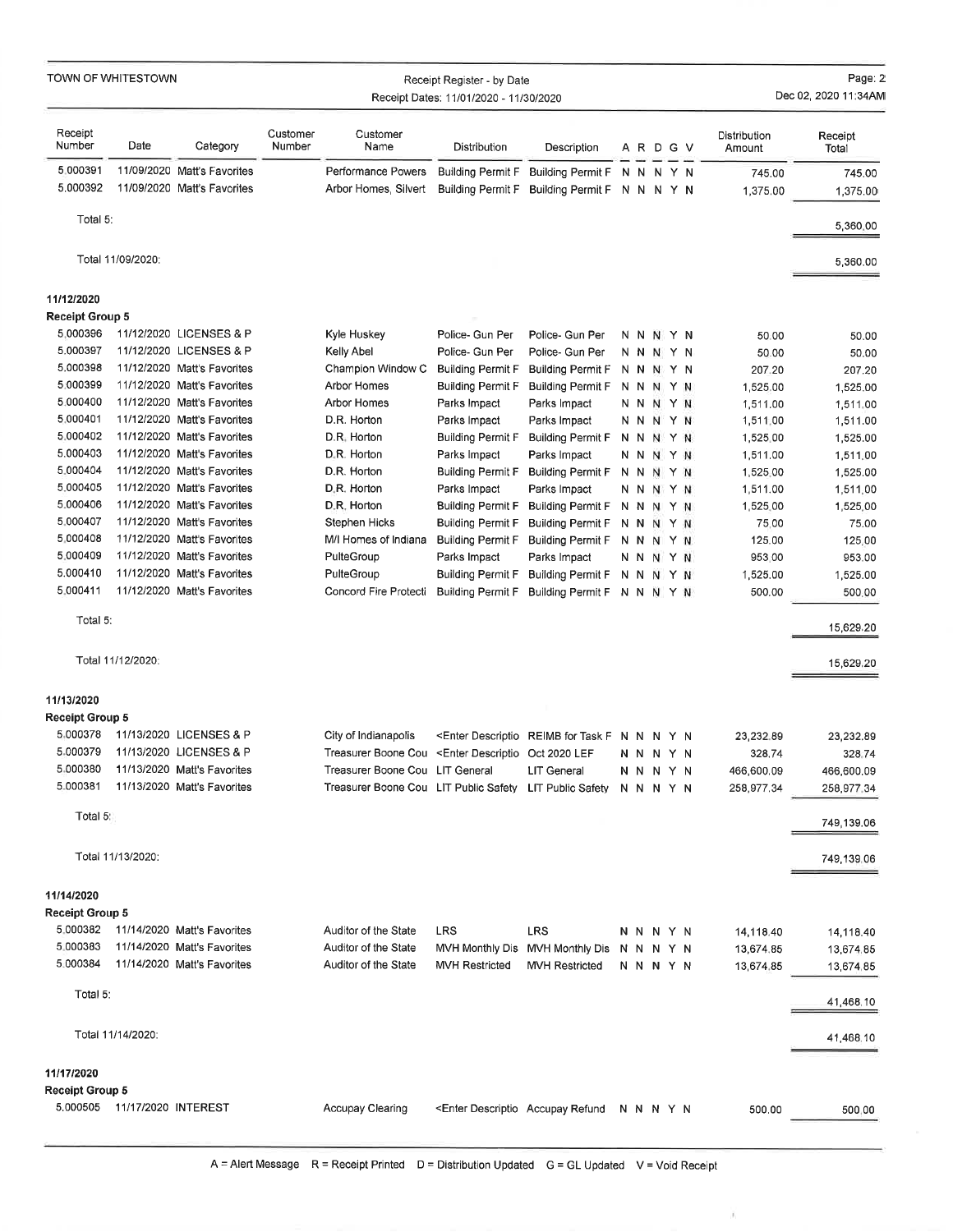| TOWN OF WHITESTOWN                   |                   |                                                            |                    |                                                                                                                                                                                  | Receipt Register - by Date<br>Receipt Dates: 11/01/2020 - 11/30/2020                                                           |                                                                                                                                    |  |                        |  |                        | Page: 3<br>Dec 02, 2020 11:34AM |
|--------------------------------------|-------------------|------------------------------------------------------------|--------------------|----------------------------------------------------------------------------------------------------------------------------------------------------------------------------------|--------------------------------------------------------------------------------------------------------------------------------|------------------------------------------------------------------------------------------------------------------------------------|--|------------------------|--|------------------------|---------------------------------|
| Receipt<br>Number                    | Date              | Category                                                   | Customer<br>Number | Customer<br>Name                                                                                                                                                                 | Distribution                                                                                                                   | Description                                                                                                                        |  | A R D G V              |  | Distribution<br>Amount | Receipt<br>Total                |
| Total 5                              |                   |                                                            |                    |                                                                                                                                                                                  |                                                                                                                                |                                                                                                                                    |  |                        |  |                        | 500.00                          |
|                                      |                   |                                                            |                    |                                                                                                                                                                                  |                                                                                                                                |                                                                                                                                    |  |                        |  |                        |                                 |
|                                      | Total 11/17/2020: |                                                            |                    |                                                                                                                                                                                  |                                                                                                                                |                                                                                                                                    |  |                        |  |                        | 500,00                          |
|                                      |                   |                                                            |                    |                                                                                                                                                                                  |                                                                                                                                |                                                                                                                                    |  |                        |  |                        |                                 |
| 11/20/2020<br><b>Receipt Group 5</b> |                   |                                                            |                    |                                                                                                                                                                                  |                                                                                                                                |                                                                                                                                    |  |                        |  |                        |                                 |
| 5,000440                             |                   | 11/20/2020 LICENSES & P                                    |                    | <b>EMC</b> Insurance                                                                                                                                                             |                                                                                                                                | <enter claim="" descriptio="" n="" n<="" ta00-z016="" td="" y=""><td></td><td></td><td></td><td>325.00</td><td>325.00</td></enter> |  |                        |  | 325.00                 | 325.00                          |
| 5,000441                             |                   | 11/20/2020 LICENSES & P                                    |                    | Auxiant                                                                                                                                                                          | <enter descriptio="" ins="" refund<="" td=""><td></td><td></td><td>N N N Y N</td><td></td><td>34.43</td><td>34.43</td></enter> |                                                                                                                                    |  | N N N Y N              |  | 34.43                  | 34.43                           |
|                                      |                   |                                                            |                    |                                                                                                                                                                                  |                                                                                                                                |                                                                                                                                    |  |                        |  |                        |                                 |
| Total 5:                             |                   |                                                            |                    |                                                                                                                                                                                  |                                                                                                                                |                                                                                                                                    |  |                        |  |                        | 359.43                          |
|                                      | Total 11/20/2020: |                                                            |                    |                                                                                                                                                                                  |                                                                                                                                |                                                                                                                                    |  |                        |  |                        |                                 |
|                                      |                   |                                                            |                    |                                                                                                                                                                                  |                                                                                                                                |                                                                                                                                    |  |                        |  |                        | 359.43                          |
| 11/23/2020                           |                   |                                                            |                    |                                                                                                                                                                                  |                                                                                                                                |                                                                                                                                    |  |                        |  |                        |                                 |
| <b>Receipt Group 5</b>               |                   |                                                            |                    |                                                                                                                                                                                  |                                                                                                                                |                                                                                                                                    |  |                        |  |                        |                                 |
| 5 000439                             |                   | 11/23/2020 LICENSES & P                                    |                    | Coca-Cola Consolidat <enter abatement="" descriptio="" f="" n="" n<="" tax="" td="" y=""><td></td><td></td><td></td><td></td><td></td><td>2,000.00</td><td>2,000.00</td></enter> |                                                                                                                                |                                                                                                                                    |  |                        |  | 2,000.00               | 2,000.00                        |
| Total 5:                             |                   |                                                            |                    |                                                                                                                                                                                  |                                                                                                                                |                                                                                                                                    |  |                        |  |                        |                                 |
|                                      |                   |                                                            |                    |                                                                                                                                                                                  |                                                                                                                                |                                                                                                                                    |  |                        |  |                        | 2,000.00                        |
|                                      | Total 11/23/2020: |                                                            |                    |                                                                                                                                                                                  |                                                                                                                                |                                                                                                                                    |  |                        |  |                        | 2,000.00                        |
|                                      |                   |                                                            |                    |                                                                                                                                                                                  |                                                                                                                                |                                                                                                                                    |  |                        |  |                        |                                 |
| 11/24/2020                           |                   |                                                            |                    |                                                                                                                                                                                  |                                                                                                                                |                                                                                                                                    |  |                        |  |                        |                                 |
| <b>Receipt Group 5</b>               |                   |                                                            |                    |                                                                                                                                                                                  |                                                                                                                                |                                                                                                                                    |  |                        |  |                        |                                 |
| 5.000442                             |                   | 11/24/2020 Matt's Favorites                                |                    | Jim and Nora Zarvos                                                                                                                                                              | <b>Building Permit F</b>                                                                                                       | Building Permit F N N N Y N                                                                                                        |  |                        |  | 150.00                 | 150.00                          |
| 5.000443                             |                   | 11/24/2020 Matt's Favorites                                |                    | Jim and Nora Zarvos                                                                                                                                                              | <b>Rental Fees</b>                                                                                                             | Rental Fees                                                                                                                        |  | N N N Y N              |  | 250.00                 | 250.00                          |
| 5.000444                             |                   | 11/24/2020 Matt's Favorites                                |                    | Scott and Heather Ki                                                                                                                                                             | <b>Rental Fees</b>                                                                                                             | Rental Fees                                                                                                                        |  | N N N Y N              |  | 130,00                 | 130.00                          |
| 5.000445                             |                   | 11/24/2020 Matt's Favorites                                |                    | CMH Builders, Inc.                                                                                                                                                               | Building Permit F                                                                                                              | Building Permit F N N N Y N                                                                                                        |  |                        |  | 255.30                 | 255.30                          |
| 5.000446<br>5.000447                 |                   | 11/24/2020 Matt's Favorites<br>11/24/2020 Matt's Favorites |                    | <b>ID Associates</b><br>PulteGroup                                                                                                                                               | <b>Building Permit F</b>                                                                                                       | Building Permit F N N N Y N                                                                                                        |  |                        |  | 645.00                 | 645.00                          |
| 5.000448                             |                   | 11/24/2020 Matt's Favorites                                |                    | PulteGroup                                                                                                                                                                       | <b>Building Permit F</b><br>Building Permit F                                                                                  | Building Permit F N N N Y N<br>Building Permit F N N N Y N                                                                         |  |                        |  | 250.00<br>375.00       | 250.00<br>375.00                |
| 5.000449                             |                   | 11/24/2020 Matt's Favorites                                |                    | PulteGroup                                                                                                                                                                       | <b>Building Permit F</b>                                                                                                       | Building Permit F N N N Y N                                                                                                        |  |                        |  | 1,525.00               | 1,525.00                        |
| 5.000450                             |                   | 11/24/2020 Matt's Favorites                                |                    | PulteGroup                                                                                                                                                                       | Parks Impact                                                                                                                   | Parks Impact                                                                                                                       |  | N N N Y N              |  | 953.00                 | 953.00                          |
| 5.000451                             |                   | 11/24/2020 Matt's Favorites                                |                    | C&B Construction LL                                                                                                                                                              | Building Permit F                                                                                                              | Building Permit F N N N Y N                                                                                                        |  |                        |  | 1,500.00               | 1,500.00                        |
| 5.000452                             |                   | 11/24/2020 Matt's Favorites                                |                    | PulteGroup                                                                                                                                                                       |                                                                                                                                | Building Permit F Building Permit F N N N Y N                                                                                      |  |                        |  | 125,00                 | 125,00                          |
| 5.000453                             |                   | 11/24/2020 Matt's Favorites                                |                    | Arbor Homes                                                                                                                                                                      | Parks Impact                                                                                                                   | Parks Impact                                                                                                                       |  | N N N Y N              |  | 1,511.00               | 1,511,00                        |
| 5.000454                             |                   | 11/24/2020 Matt's Favorites                                |                    | Arbor Homes                                                                                                                                                                      | Building Permit F                                                                                                              | Building Permit F N N N Y N                                                                                                        |  |                        |  | 1,525.00               | 1,525,00                        |
| 5.000455<br>5,000456                 |                   | 11/24/2020 Matt's Favorites                                |                    | Arbor Homes                                                                                                                                                                      | Building Permit F                                                                                                              | <b>Building Permit F</b>                                                                                                           |  | N N N Y N              |  | 1,525,00               | 1,525.00                        |
| 5.000457                             |                   | 11/24/2020 Matt's Favorites<br>11/24/2020 Matt's Favorites |                    | Arbor Homes<br>Arbor Homes                                                                                                                                                       | Parks Impact<br>Parks Impact                                                                                                   | Parks Impact<br>Parks Impact                                                                                                       |  | N N N Y N<br>N N N Y N |  | 1,511.00               | 1,511.00                        |
| 5.000458                             |                   | 11/24/2020 Matt's Favorites                                |                    | Arbor Homes                                                                                                                                                                      | Building Permit F                                                                                                              | <b>Building Permit F</b>                                                                                                           |  | N N N Y N              |  | 1,511.00<br>1,525.00   | 1,511.00<br>1,525.00            |
| 5,000459                             |                   | 11/24/2020 Matt's Favorites                                |                    | Arbor Homes                                                                                                                                                                      | Parks Impact                                                                                                                   | Parks Impact                                                                                                                       |  | N N N Y N              |  | 1,511.00               | 1,511.00                        |
| 5.000460                             |                   | 11/24/2020 Matt's Favorites                                |                    | Arbor Homes                                                                                                                                                                      | <b>Building Permit F</b>                                                                                                       | Building Permit F N N N Y N                                                                                                        |  |                        |  | 1,525.00               | 1,525.00                        |
| 5.000461                             |                   | 11/24/2020 Matt's Favorites                                |                    | Arbor Homes                                                                                                                                                                      | <b>Building Permit F</b>                                                                                                       | Building Permit F                                                                                                                  |  | N N N Y N              |  | 1,525.00               | 1,525.00                        |
| 5.000462                             |                   | 11/24/2020 Matt's Favorites                                |                    | Arbor Homes                                                                                                                                                                      | Parks Impact                                                                                                                   | Parks Impact                                                                                                                       |  | N N N Y N              |  | 1,511.00               | 1,511.00                        |
| 5.000463                             |                   | 11/24/2020 Matt's Favorites                                |                    | Arbor Homes                                                                                                                                                                      | Parks Impact                                                                                                                   | Parks Impact                                                                                                                       |  | N N N Y N              |  | 1,511.00               | 1,511.00                        |
| 5.000464                             |                   | 11/24/2020 Matt's Favorites                                |                    | Arbor Homes                                                                                                                                                                      | Building Permit F                                                                                                              | <b>Building Permit F</b>                                                                                                           |  | N N N Y N              |  | 1,525.00               | 1,525.00                        |
| 5.000465<br>5.000466                 |                   | 11/24/2020 Matt's Favorites                                |                    | Arbor Homes                                                                                                                                                                      | Building Permit F                                                                                                              | Building Permit F                                                                                                                  |  | N N N Y N              |  | 1,525.00               | 1,525.00                        |
| 5.000467                             |                   | 11/24/2020 Matt's Favorites<br>11/24/2020 Matt's Favorites |                    | Arbor Homes<br>$D+R+$ Horton                                                                                                                                                     | Parks Impact<br>Building Permit F                                                                                              | Parks Impact<br>Building Permit F                                                                                                  |  | N N N Y N<br>N N N Y N |  | 1,511.00<br>1,525,00   | 1,511.00<br>1,525.00            |
| 5,000468                             |                   | 11/24/2020 Matt's Favorites                                |                    | D.R. Horton                                                                                                                                                                      | Parks Impact                                                                                                                   | Parks Impact                                                                                                                       |  | N N N Y N              |  | 1,511.00               | 1,511.00                        |
| 5,000469                             |                   | 11/24/2020 Matt's Favorites                                |                    | D.R. Horton                                                                                                                                                                      | Parks Impact                                                                                                                   | Parks Impact                                                                                                                       |  | N N N Y N              |  | 1,511.00               | 1,511.00                        |
| 5.000470                             |                   | 11/24/2020 Matt's Favorites                                |                    | D.R. Horton                                                                                                                                                                      | Building Permit F                                                                                                              | Building Permit F                                                                                                                  |  | N N N Y N              |  | 1,525.00               | 1,525.00                        |
| 5.000471                             |                   | 11/24/2020 Matt's Favorites                                |                    | D.R. Horton                                                                                                                                                                      | Parks Impact                                                                                                                   | Parks Impact                                                                                                                       |  | N N N Y N              |  | 1,511,00               | 1,511.00                        |
| 5.000472                             |                   | 11/24/2020 Matt's Favorites                                |                    | D.R. Horton                                                                                                                                                                      | Building Permit F                                                                                                              | <b>Building Permit F</b>                                                                                                           |  | N N N Y N              |  | 1,525.00               | 1,525.00                        |
| 5.000473                             |                   | 11/24/2020 Matt's Favorites                                |                    | D.R. Horton                                                                                                                                                                      | Parks Impact                                                                                                                   | Parks Impact                                                                                                                       |  | N N N Y N              |  | 1,511.00               | 1,511.00                        |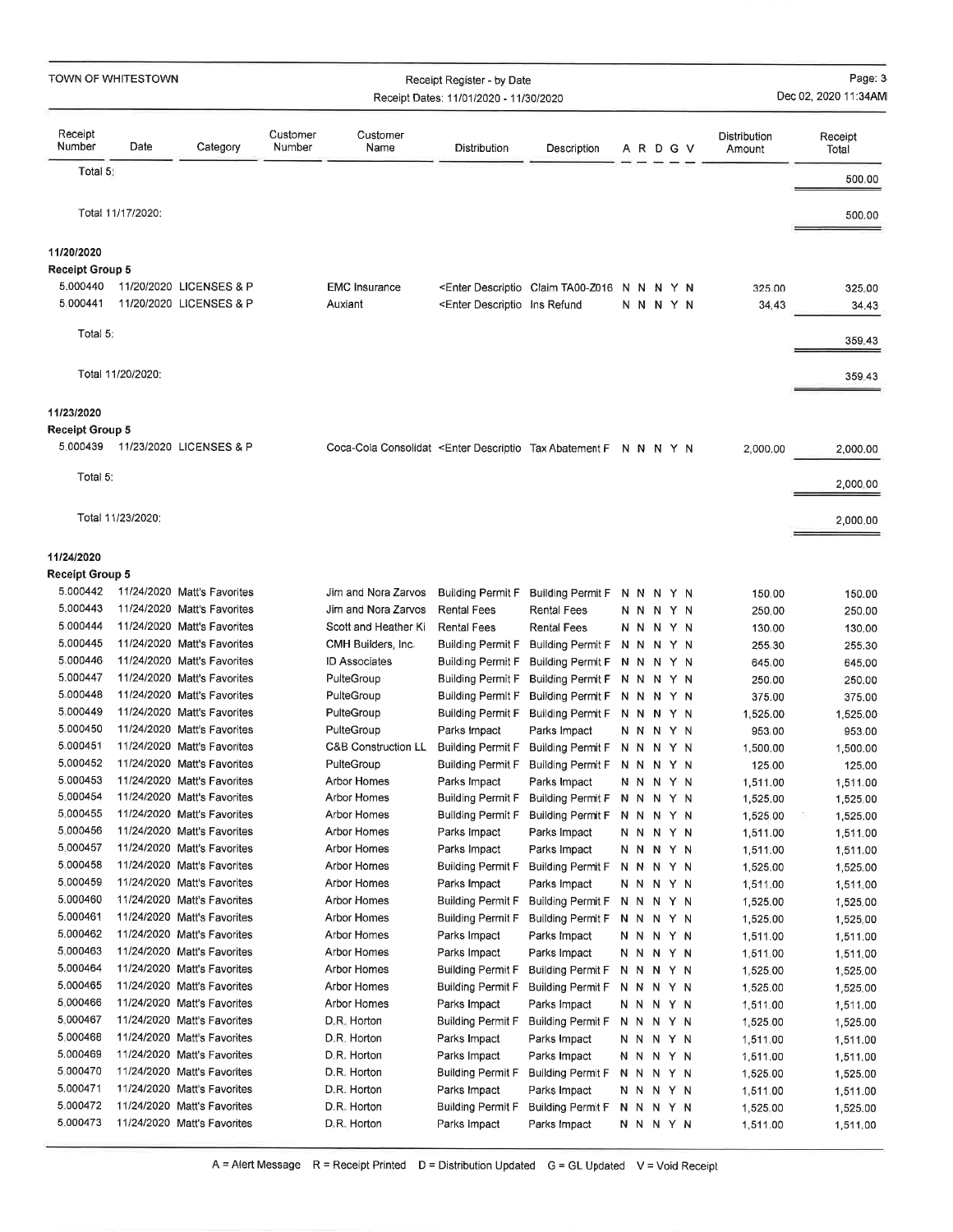|                   | TOWN OF WHITESTOWN  |                             |                    |                              | Receipt Register - by Date<br>Receipt Dates: 11/01/2020 - 11/30/2020                                                             |                                                                                                                                       |  |           |  |                        | Page: 4<br>Dec 02, 2020 11:34AM |
|-------------------|---------------------|-----------------------------|--------------------|------------------------------|----------------------------------------------------------------------------------------------------------------------------------|---------------------------------------------------------------------------------------------------------------------------------------|--|-----------|--|------------------------|---------------------------------|
| Receipt<br>Number | Date                | Category                    | Customer<br>Number | Customer<br>Name             | Distribution                                                                                                                     | Description                                                                                                                           |  | A R D G V |  | Distribution<br>Amount | Receipt<br>Total                |
| 5.000474          |                     | 11/24/2020 Matt's Favorites |                    | D.R. Horton                  | <b>Building Permit F</b>                                                                                                         | <b>Building Permit F</b>                                                                                                              |  | NNNYN     |  | 1,525.00               | 1,525,00                        |
| 5,000475          |                     | 11/24/2020 Matt's Favorites |                    | D.R. Horton                  | Parks Impact                                                                                                                     | Parks Impact                                                                                                                          |  | N N N Y N |  | 1,511.00               | 1,511.00                        |
| 5.000476          |                     | 11/24/2020 Matt's Favorites |                    | D.R. Horton                  | Building Permit F                                                                                                                | <b>Building Permit F</b>                                                                                                              |  | N N N Y N |  | 1,525.00               | 1,525.00                        |
| 5:000477          |                     | 11/24/2020 Matt's Favorites |                    | D.R. Horton                  | <b>Building Permit F</b>                                                                                                         | <b>Building Permit F</b>                                                                                                              |  | N N N Y N |  | 1,525.00               | 1,525.00                        |
| 5,000478          |                     | 11/24/2020 Matt's Favorites |                    | D.R. Horton                  | Parks Impact                                                                                                                     | Parks Impact                                                                                                                          |  | N N N Y N |  | 1,511.00               | 1,511.00                        |
| 5.000479          |                     | 11/24/2020 Matt's Favorites |                    | D.R. Horton                  | Parks Impact                                                                                                                     | Parks Impact                                                                                                                          |  | N N N Y N |  | 1,511.00               | 1,511.00                        |
| 5.000480          |                     | 11/24/2020 Matt's Favorites |                    | D.R. Horton                  | <b>Building Permit F</b>                                                                                                         | <b>Building Permit F</b>                                                                                                              |  | N N N Y N |  | 1,525.00               | 1,525.00                        |
| 5.000481          |                     | 11/24/2020 Matt's Favorites |                    | D.R. Horton                  | Parks Impact                                                                                                                     | Parks Impact                                                                                                                          |  | N N N Y N |  | 1,511.00               | 1,511.00                        |
| 5.000482          |                     | 11/24/2020 Matt's Favorites |                    | D.R. Horton                  | <b>Building Permit F</b>                                                                                                         | <b>Building Permit F</b>                                                                                                              |  | N N N Y N |  | 1,525.00               | 1,525,00                        |
| 5.000483          |                     | 11/24/2020 Matt's Favorites |                    | D.R. Horton                  | <b>Building Permit F</b>                                                                                                         | <b>Building Permit F</b>                                                                                                              |  | N N N Y N |  | 1,525,00               | 1,525.00                        |
| 5.000484          |                     | 11/24/2020 Matt's Favorites |                    | D.R. Horton                  | Parks Impact                                                                                                                     | Parks Impact                                                                                                                          |  | N N N Y N |  | 1,511,00               | 1,511.00                        |
| 5.000485          |                     | 11/24/2020 Matt's Favorites |                    | D.R. Horton                  | Parks Impact                                                                                                                     | Parks Impact                                                                                                                          |  | N N N Y N |  | 1,511.00               | 1,511,00                        |
| 5,000486          |                     | 11/24/2020 Matt's Favorites |                    | D.R. Horton                  | <b>Building Permit F</b>                                                                                                         | <b>Building Permit F</b>                                                                                                              |  | N N N Y N |  | 1,525.00               | 1,525,00                        |
| 5,000487          |                     | 11/24/2020 Matt's Favorites |                    | Michael Edwards              | <b>Building Permit F</b>                                                                                                         | <b>Building Permit F</b>                                                                                                              |  | N N N Y N |  | 260.00                 | 260.00                          |
| 5.000488          |                     | 11/24/2020 LICENSES & P     |                    | Vibrant Outdoors LLC         | <enter descriptio<="" td=""><td>Golf Cart Permit</td><td></td><td>N N N Y N</td><td></td><td>10.00</td><td>10.00</td></enter>    | Golf Cart Permit                                                                                                                      |  | N N N Y N |  | 10.00                  | 10.00                           |
| 5.000489          |                     | 11/24/2020 Matt's Favorites |                    | Corna Kokosing               | <b>Building Permit F</b>                                                                                                         | <b>Building Permit F</b>                                                                                                              |  | N N N Y N |  | 2,283.25               | 2,283.25                        |
| 5.000490          |                     | 11/24/2020 Matt's Favorites |                    | Donald E Pipes Ameri         | <b>Building Permit F</b>                                                                                                         | <b>Building Permit F</b>                                                                                                              |  | N N N Y N |  | 125,00                 | 125.00                          |
| 5.000491          |                     | 11/24/2020 Matt's Favorites |                    | <b>BE Bright Constructio</b> | <b>Building Permit F</b>                                                                                                         | <b>Building Permit F</b>                                                                                                              |  | N N N Y N |  | 2,906.25               | 2,906.25                        |
| 5.000492          |                     | 11/24/2020 Matt's Favorites |                    | Hubbard Services, In         | <b>Building Permit F</b>                                                                                                         | <b>Building Permit F</b>                                                                                                              |  | N N N Y N |  | 555.00                 | 555,00                          |
| 5.000493          |                     | 11/24/2020 Matt's Favorites |                    | D.R. Horton                  | <b>Building Permit F</b>                                                                                                         | <b>Building Permit F</b>                                                                                                              |  | N N N Y N |  | 1,525.00               | 1,525.00                        |
| 5 000494          |                     | 11/24/2020 Matt's Favorites |                    | D.R. Horton                  | Building Permit F                                                                                                                | <b>Building Permit F</b>                                                                                                              |  | N N N Y N |  | 1,525.00               | 1,525,00                        |
| 5.000495          |                     | 11/24/2020 Matt's Favorites |                    | D.R. Horton                  | Parks Impact                                                                                                                     | Parks Impact                                                                                                                          |  | NNNYN     |  | 1,511.00               | 1,511.00                        |
| 5,000496          |                     | 11/24/2020 Matt's Favorites |                    | D.R. Horton                  | Parks Impact                                                                                                                     | Parks Impact                                                                                                                          |  | N N N Y N |  | 1,511.00               | 1,511.00                        |
| 5.000497          |                     | 11/24/2020 Matt's Favorites |                    | D.R. Horton                  | Parks Impact                                                                                                                     | Parks Impact                                                                                                                          |  | N N N Y N |  | 1,511.00               | 1,511.00                        |
| 5.000498          |                     | 11/24/2020 Matt's Favorites |                    | D.R. Horton                  | Building Permit F                                                                                                                | <b>Building Permit F</b>                                                                                                              |  | N N N Y N |  | 1,525,00               | 1,525,00                        |
| 5.000499          |                     | 11/24/2020 Matt's Favorites |                    | D.R. Horton                  | Parks Impact                                                                                                                     | Parks Impact                                                                                                                          |  | N N N Y N |  | 1,511.00               | 1,511.00                        |
| 5.000500          |                     | 11/24/2020 Matt's Favorites |                    | D.R. Horton                  | <b>Building Permit F</b>                                                                                                         | <b>Building Permit F</b>                                                                                                              |  | N N N Y N |  | 1,525.00               | 1,525,00                        |
| 5.000501          |                     | 11/24/2020 Matt's Favorites |                    | D.R. Horton                  | Parks Impact                                                                                                                     | Parks Impact                                                                                                                          |  | N N N Y N |  | 1,511,00               | 1,511.00                        |
| 5.000502          |                     | 11/24/2020 Matt's Favorites |                    | D.R. Horton                  | <b>Building Permit F</b>                                                                                                         | Building Permit F                                                                                                                     |  | N N N Y N |  | 1,525.00               | 1,525,00                        |
| Total 5:          |                     |                             |                    |                              |                                                                                                                                  |                                                                                                                                       |  |           |  |                        | 79,089.80                       |
|                   | Total 11/24/2020:   |                             |                    |                              |                                                                                                                                  |                                                                                                                                       |  |           |  |                        | 79,089.80                       |
| 11/30/2020        |                     |                             |                    |                              |                                                                                                                                  |                                                                                                                                       |  |           |  |                        |                                 |
| Receipt Group 5   |                     |                             |                    |                              |                                                                                                                                  |                                                                                                                                       |  |           |  |                        |                                 |
| 5.000503          | 11/30/2020 INTEREST |                             |                    | Huntington Bank              |                                                                                                                                  | <enter descriptio="" from="" interest="" n="" n<="" nov="" td="" y=""><td></td><td></td><td></td><td>67.84</td><td>67.84</td></enter> |  |           |  | 67.84                  | 67.84                           |
| 5.000504          | 11/30/2020 INTEREST |                             |                    | Huntington Bank              | <enter descriptio="" interest<="" payroll="" td=""><td></td><td></td><td>N N N Y N</td><td></td><td>.94</td><td>.94</td></enter> |                                                                                                                                       |  | N N N Y N |  | .94                    | .94                             |
| Total 5:          |                     |                             |                    |                              |                                                                                                                                  |                                                                                                                                       |  |           |  |                        | 68.78                           |
|                   | Total 11/30/2020:   |                             |                    |                              |                                                                                                                                  |                                                                                                                                       |  |           |  |                        | 68.78                           |
| Grand Totals:     |                     |                             |                    |                              |                                                                                                                                  |                                                                                                                                       |  |           |  |                        | 924,596.50                      |

 $\mathcal{G}_\mathbf{k}$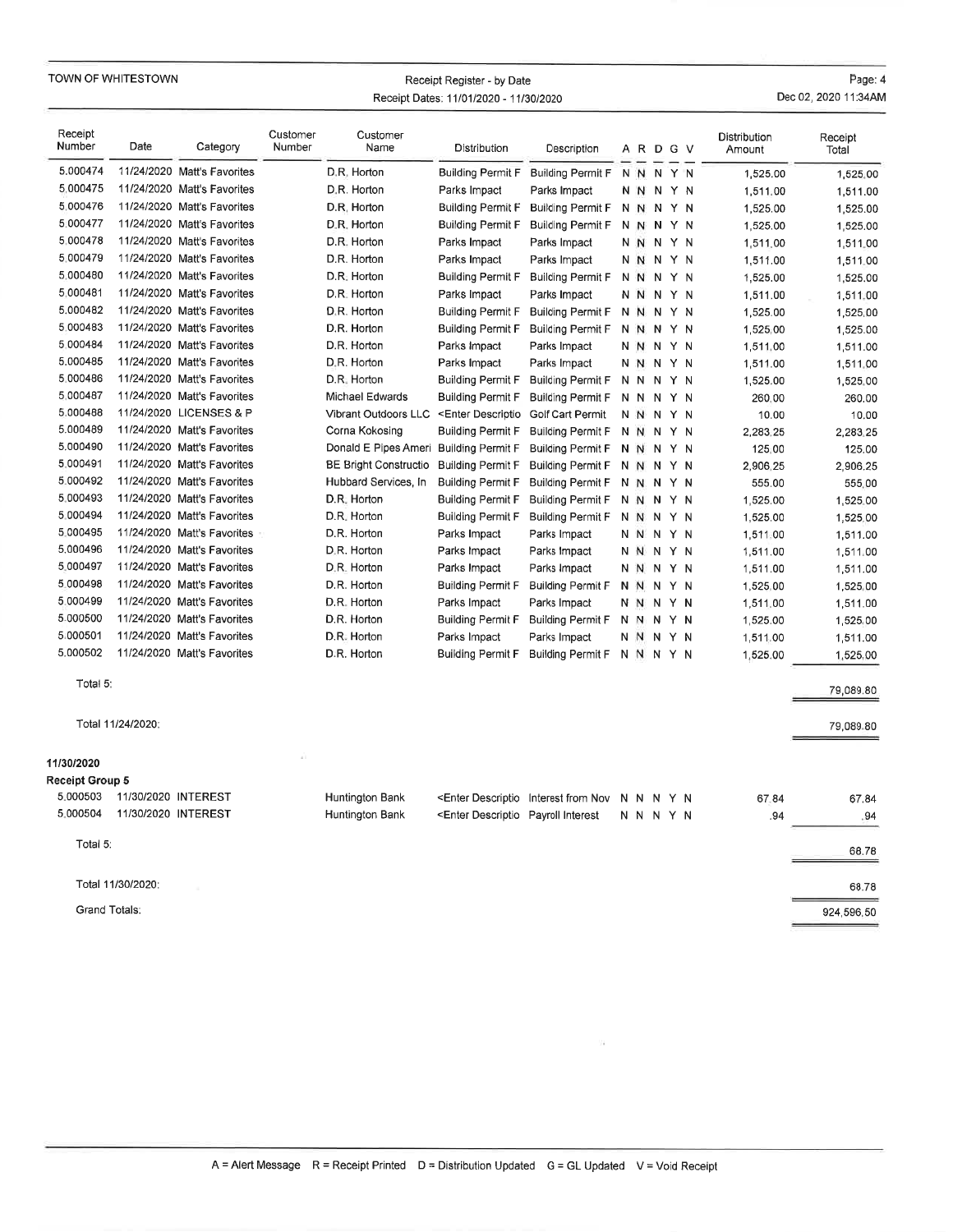## TOWN OF WHITESTOWN

## Receipt Register - by DateReceipt Dates: 1110112020 - 1113012020

Page: 5Dec 02, 2020 11:34AM

## **Distribution Summary**

| Category                      | <b>Distribution</b>            | <b>GL Account</b> | Amount     |
|-------------------------------|--------------------------------|-------------------|------------|
| Non-interfaced                |                                |                   |            |
| <b>INTEREST</b>               | <enter description=""></enter> | 101.36000         | 67.84      |
| <b>INTEREST</b>               | <enter description=""></enter> | 806,26000         | 500.00     |
| <b>INTEREST</b>               | <enter description=""></enter> | 806.99000         | .94        |
| <b>LICENSES &amp; PERMITS</b> | <enter description=""></enter> | 101.20000         | 3,850.47   |
| <b>LICENSES &amp; PERMITS</b> | <enter description=""></enter> | 187.31100         | 23,352.65  |
| <b>LICENSES &amp; PERMITS</b> | <enter description=""></enter> | 217.36000         | 10.00      |
| <b>LICENSES &amp; PERMITS</b> | <enter description=""></enter> | 233.40000         | 677.74     |
| <b>LICENSES &amp; PERMITS</b> | <enter description=""></enter> | 650.99000         | 2,000.00   |
| <b>LICENSES &amp; PERMITS</b> | Police- Gun Permits            | 233.32000         | 200.00     |
| <b>LICENSES &amp; PERMITS</b> | Rental Register & Inspect Fees | 101.63300         | 130.00     |
| <b>LICENSES &amp; PERMITS</b> | <b>ROW Permit Fees</b>         | 101,63400         | 150.00     |
| Matt's Favorites              | <b>Building Permit Fees</b>    | 101.63200         | 72,687.00  |
| Matt's Favorites              | <b>Gun Permit</b>              | 233.32000         | 50.00      |
| Matt's Favorites              | <b>LIT General</b>             | 101.33524         | 466,600.09 |
| Matt's Favorites              | <b>LIT Public Safety</b>       | 249,00000         | 258,977.34 |
| Matt's Favorites              | <b>LRS</b>                     | 202.35400         | 14,118.40  |
| Matt's Favorites              | <b>MVH Monthly Dist</b>        | 201.33500         | 13.674.85  |
| Matt's Favorites              | <b>MVH Restricted Monthly</b>  | 203.33500         | 13,674.85  |
| Matt's Favorites              | Parks Impact                   | 454.10000         | 51,211.00  |
| Matt's Favorites              | POLICE - Towing/Zore's         | 101.20500         | 320.00     |
| Matt's Favorites              | <b>Rental Fees</b>             | 101.63300         | 510.00     |
| <b>Matt's Favorites</b>       | Verizon Tower                  | 101.35700         | 1,833.33   |
| Total: Non-interfaced         |                                |                   | 924,596.50 |
| Grand Totals:                 |                                |                   | 924.596.50 |